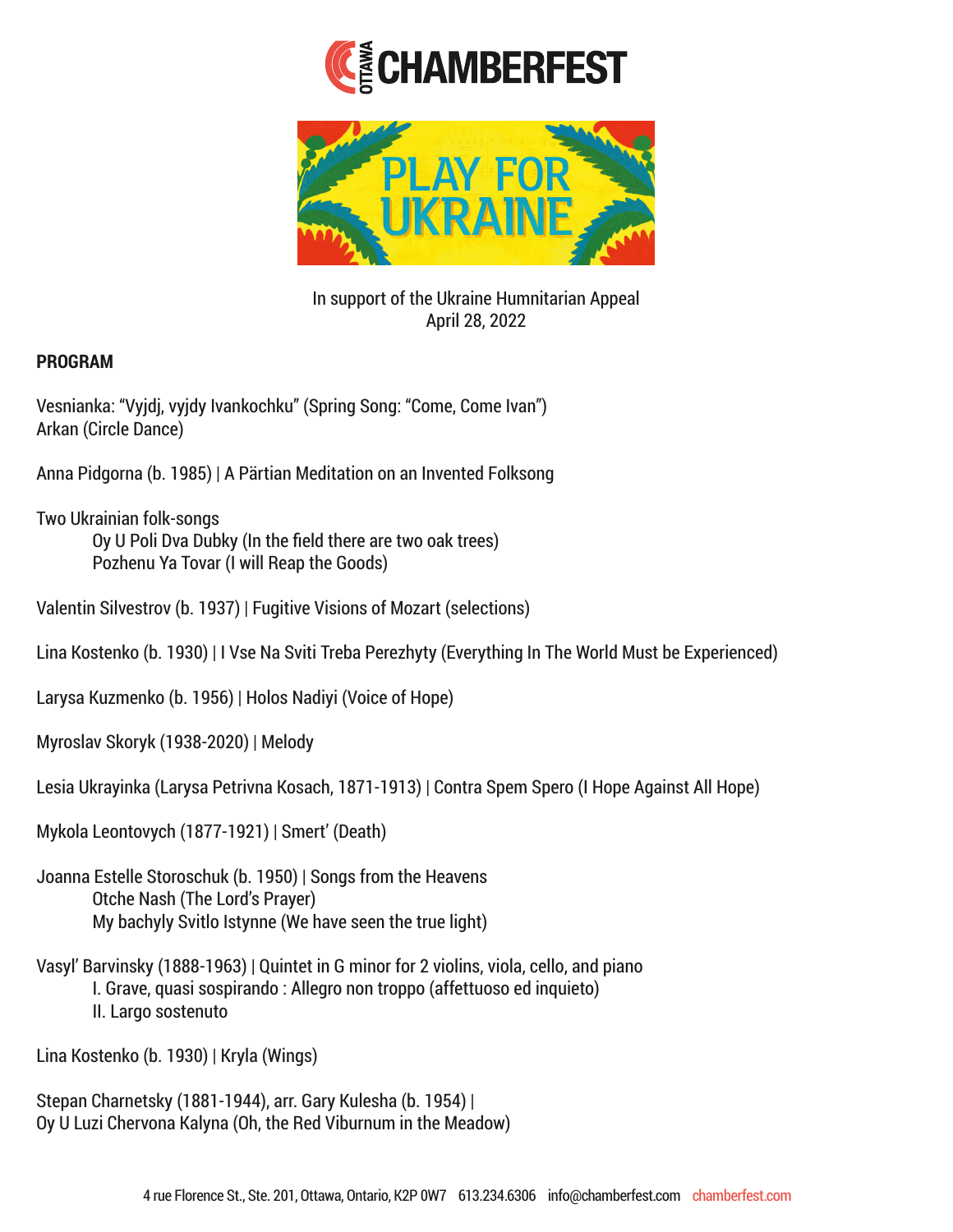

## **I Vse Na Sviti Treba Perezhyty (Everything in the world must be experienced)**

Everything in the world must be experienced, And every finish is, in fact, the start, You can't predict the future, And you shouldn't cry for the past.

So let's have fun, dear people, Let the mill grind its eternal filth. The heart is stuck like a shard in the chest,

Nothing; death cures all.

Let everything unseen be seen, May all forgiveness be forgiven, May we grow old as we should, Unfortunately, we cannot control it…

And you have to live. Somehow you have to live.

This is called experience, endurance, and heart.

You can't predict the future, And you shouldn't cry for the past.

It is what it is. And it can get worse, And it can be absolutely, absolutely bad.

And while the mind has not yet embittered from misfortune - Don't be a slave or laugh as one!

So let's have fun, dear people, Let the mill grind its eternal filth. The heart is stuck like a shard in the chest,

Nothing; death cures all.

Let everything unseen be seen, May all forgiveness be forgiven. The only thing that we can depend on - To really live; to age, as best we can.

**Contra Spem Spero** (I Hope Against All Hope)

Thoughts away, you heavy clouds of autumn! For now springtime comes, agleam with gold! Shall thus in grief and wailing for illfortune All the tale of my young years be told?

No, I want to smile through tears and weeping.,

Sing my songs where evil holds its sway, Hopeless, a steadfast hope forever keeping,

I want to live! You thoughts of grief, away!

On poor sad fallow land unused to tilling I'll sow blossoms, brilliant in hue, I'll sow blossoms where the frost lies, chilling,

I'll pour bitter tears on them as due.

And those burning tears shall melt, dissolving All that mighty crust of ice away. Maybe blossoms will come up, unfolding Singing springtime too for me, some day.

Up the flinty steep and craggy mountain A weighty ponderous boulder I shall raise, And bearing this dread burden, a resounding Song I'll sing, a song of joyous praise.

In the long dark ever-viewless night-time Not one instant shall I close my eyes, I'll seek ever for the star to guide me, She that reigns bright mistress of dark skies.

Yes, I'll smile, indeed, through tears and weeping Sing my songs where evil holds its sway, Hopeless, a steadfast hope forever keeping, I shall live! You thoughts of grief, away!

Translation: John Weir

## **Kryla (Wings)**

It's true, winged ones need no ground. If there is no earth, there is sky all around With no field, freedom reigns If no mist, the clouds will remain. In all of this, there's the truth of a bird But what about about a person, stirred? He lives on the Earth but cannot fly But he does have wings to soar up high Those wings are not made of down or feathers,

But of truth, trust, and passion Some are made of fidelity in love, Others made of eternal passion above Some are made of candour in their work, Others, of generosity and concern Some made from a song, or hopes' seed And others from poetry and dreams A human truly cannot fly But we have wings to soar up high

Translation: Michael Naydan